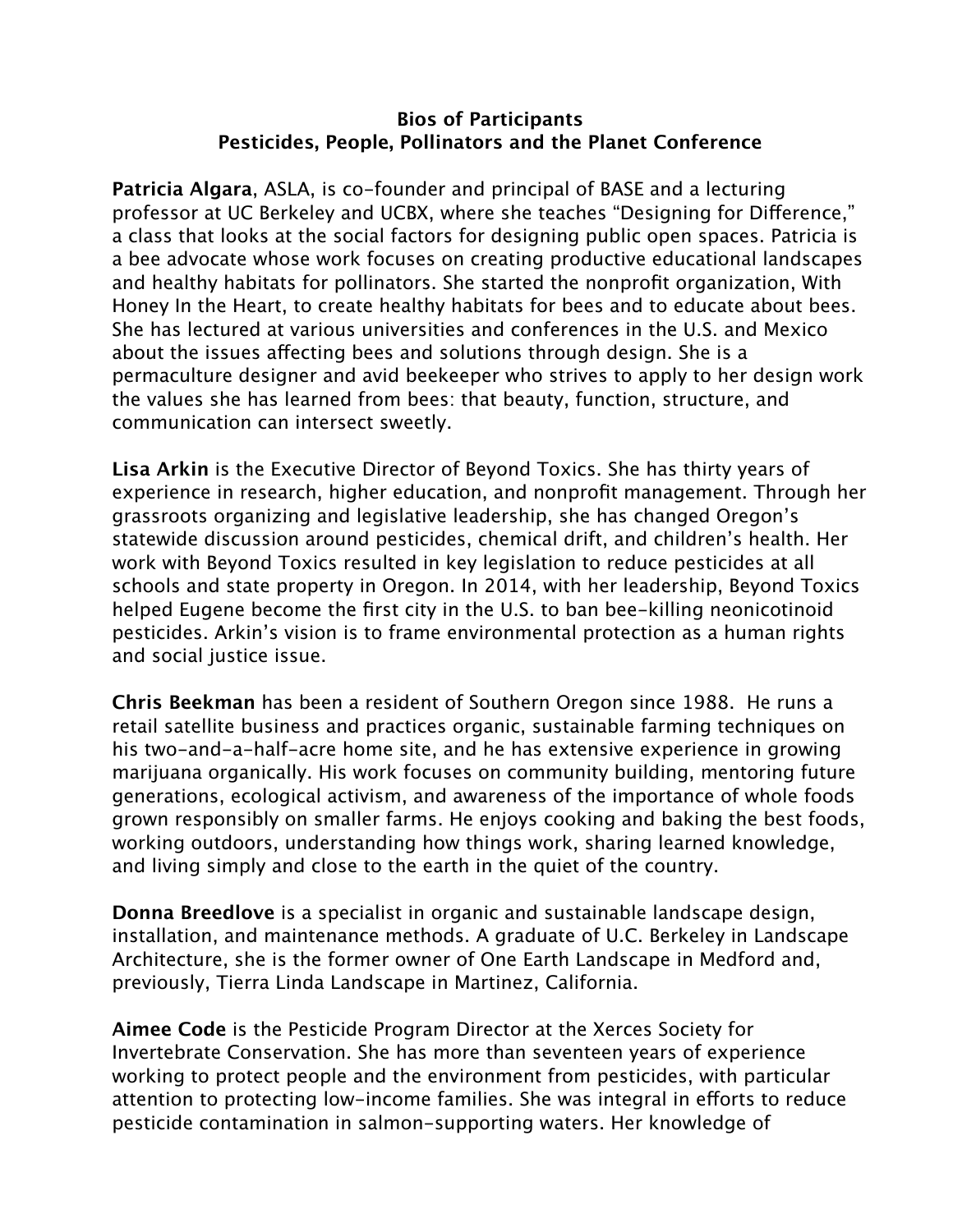toxicology, coupled with her understanding of native bees, has allowed her to help activists around the country to pass pollinator protection policies. Aimee received her M.S. in Environmental Health with a minor in Toxicology from Oregon State University.

**Cara Cruickshank** is the Founder and Executive Director of EcoSolutions, a Washington nonprofit organization founded in 2004. EcoSolutions focuses on the hazards of industrial pesticides and fertilizers and educates citizens about natural yard care methods that are healthier and safer for humans, fish, wildlife, and water quality. As a co-founder of the Bainbridge Island Watershed Council, she worked on stormwater outreach and pollution prevention around the Puget Sound, focusing on natural yard care methods as one issue of non-point source pollution. Cara has worked with the Applegate & Bear Creek Watershed Councils, she cowrote the Stream Smart website, and she is a member of and fiscal sponsor for the Pollinator Project Rogue Valley.

**Nicole Del Pizzo** is the Education Director for Lomakatsi, a nonprofit, grassroots organization that develops and implements forest and watershed restoration projects across thousands of acres in Oregon and northern California. She manages Lomakatsi's Restoration Ecology Education Program, which develops and implements streamside restoration projects. She also manages the grant writing, native plant nursery management, community engagement, youth education, and restoration ecology curriculum development, all of which make Lomakatsi's Education Program a success.

**Dr. McClane Duncan** is a Naturopathic Physician at Siskiyou Vital Medicine, where he integrates nature-based therapies, utilizing the healing power of nature to bring about health and wellness. He focuses on regenerative therapeutics, nutrition, and detoxification modalities, while maintaining a natural family practice rooted in Vitalism. Dr. Duncan believes that we are an integral part of nature and that we depend upon a healthy environment to obtain longevity and freedom from disease.

**Laura Bee Ferguson** is the Director of the College of the Melissae: Center for Sacred Beekeeping, where students study the honey bee through a focused, liberal arts approach, with special attention to Science, the Sacred, History, Mystery, Art/ Medicine, and Activism. Laura is an international speaker, volunteer, and activist. Details about Laura's work can be found at [www.collegeofthemelissae.com](http://www.collegeofthemelissae.com), the portal to her online teaching platform. Laura Bee manages treatment-free apiaries and is the proud tender of survivor honey bees whose colonies have been chemical-free for up to five years.

**Mike Gardiner** is Chair of the Ashland Parks & Recreation Commission (APRC). Since joining the committee in 2002, he has served on several committees,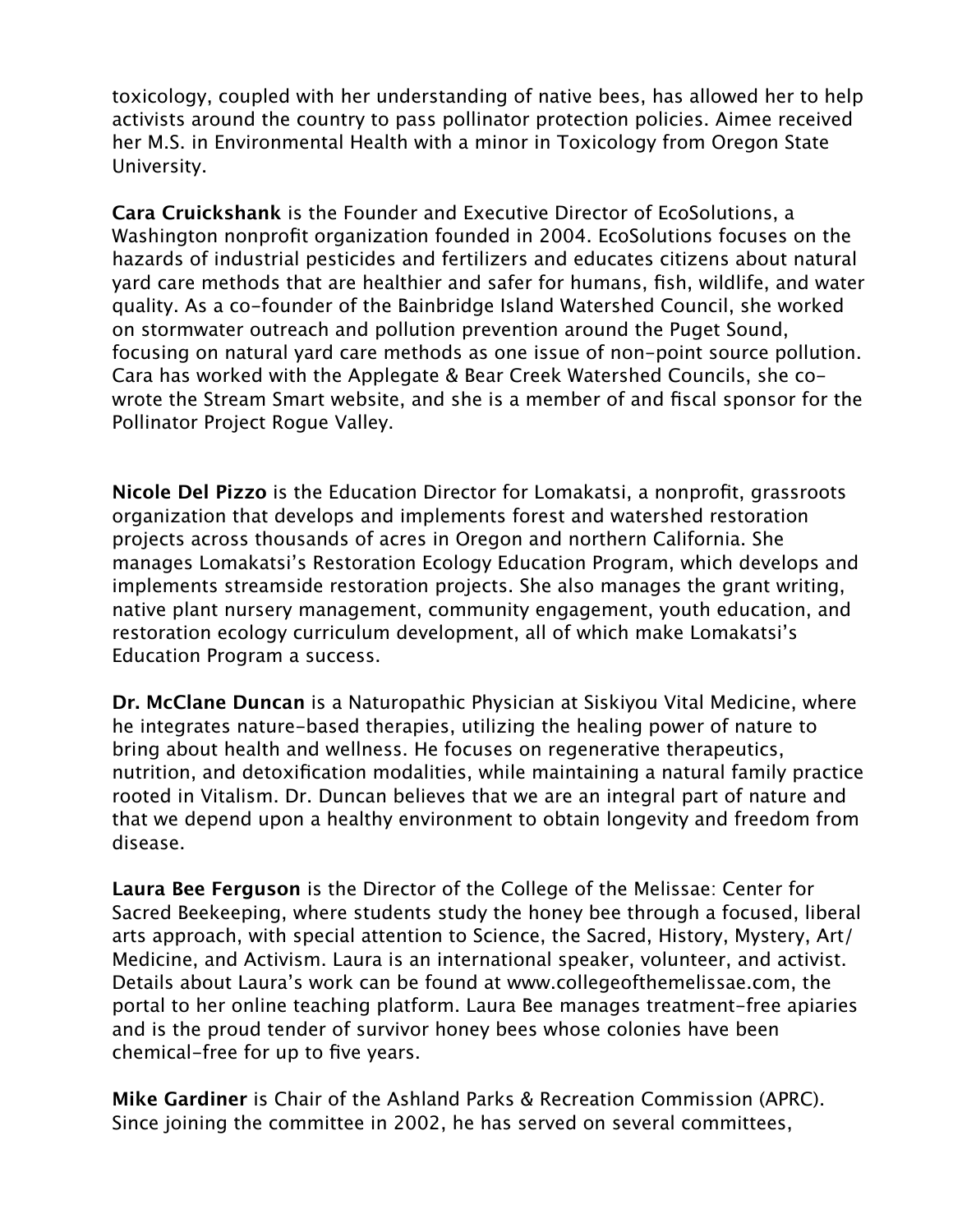including Ashland's Bee City USA Committee. Mike is a 30-year Ashland resident. He and his wife garden and grow fruit trees on their urban property, and Mike has been a beekeeper for the past five years. The APRC updated its Integrated Pest Management Policy in May 2010, and the committee supports a healthy Community Garden program in several Ashland neighborhood parks and at the North Mountain Park Nature Center.

**William Gearen** is a student at Southern Oregon University, where he is a Coordinator of the ECOS Community Garden, a director of the SOU Beekeeping Club, and a founder of SOU's Bee Campus USA Committee. Through the Beekeeping Club, he helps to maintain ten honey bee hives on the SOU campus, and he organizes education and outreach activities related to gardening and beekeeping. Will is enjoying his third year as a beekeeper.

**Chris Hardy** is a fourth-generation farmer, and he is inspired to support a shift in how the world feeds itself. He has traveled extensively and has spent his life engaged in hands-on work with the land. His work as an organic farmer, educator, and consultant includes use of regenerative forms of agriculture and seed-to-table food systems as the foundation for sustaining future generations. He was the initiator of an overwhelmingly successful campaign in Southern Oregon to ban genetically engineered crops (GMOs), and he brought farmers and citizens together from all disciplines to protect the way of life for those who use organic and traditional agricultural practices.

**Jessica Harper** managed The Farm at SOU for the past two years. Currently, she's the Director of Sustainability for SOU's student government. As Jessica gears up to graduate in June, her aim is to become a primary care physician. Her passion is to bridge medicine with food cultivation.

**Tom Landis** is a forester who retired after 30 years of working as a nursery specialist for the U.S. Forest Service. With the change from commercial forestry to ecosystem management, Tom became more interested in propagating native plants for restoration purposes. On moving to the Rogue Valley, he saw just a few monarch butterflies each year and initially concluded that they must not be common. When he learned that western monarch populations had crashed, he decided to use his nursery training to propagate milkweeds and other nectar plants to bring monarchs back to southern Oregon.

**Kim Leval** is the Executive Director of the Northwest Center for Alternatives to Pesticides [NCAP], and she has worked within the nonprofit community for twentyfive years to advance alternatives to pesticides. Through education, research and demonstration, peer-to-peer learning, and federal/state policy eforts, Kim and the NCAP team strive to protect community and environmental health and inspire the use of ecologically sound solutions to reduce the use of pesticides. Kim serves as an Oregon Organic Coalition Policy Committee advisor and on the policy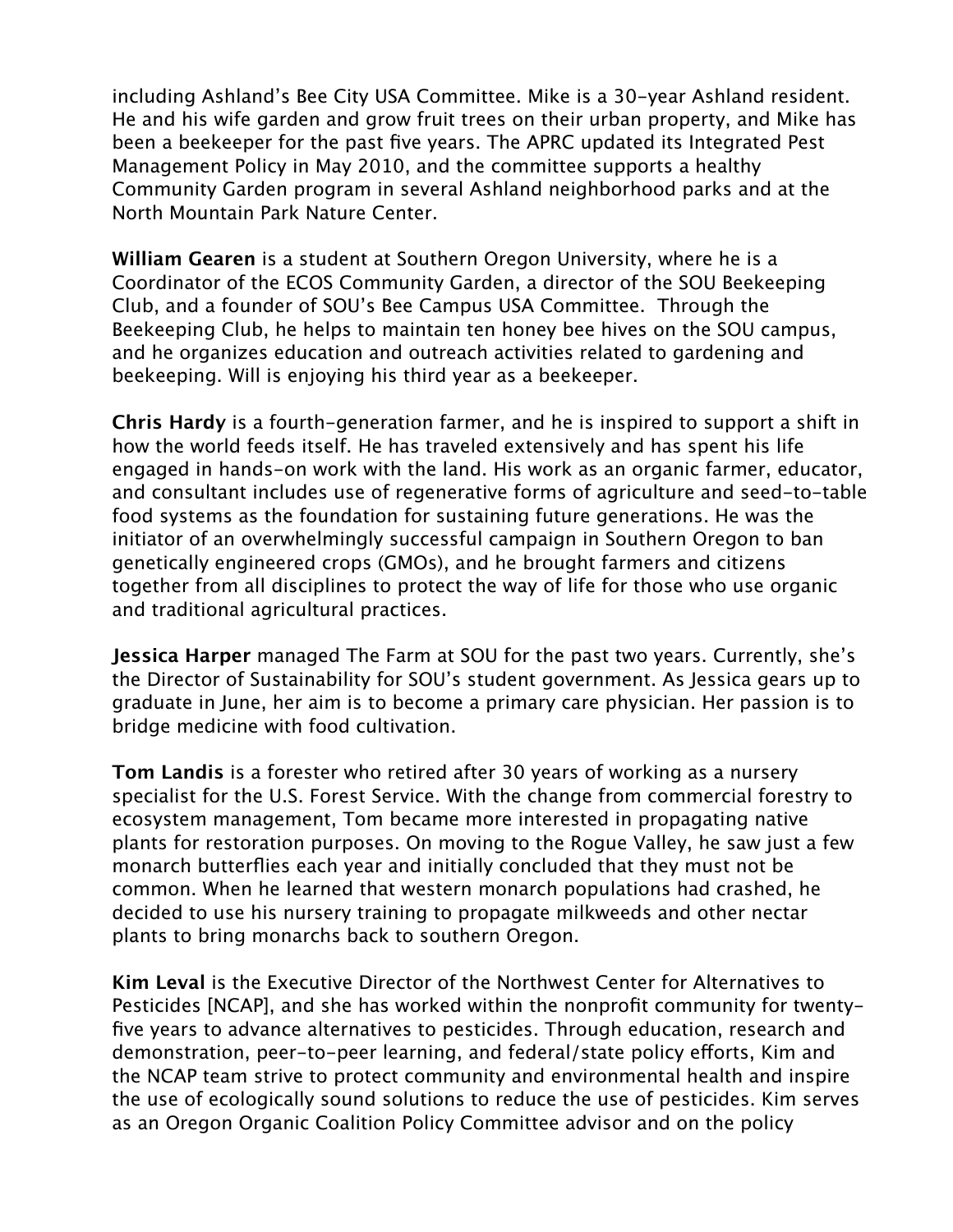committee of the National Sustainable Agriculture Coalition. She holds a B.A. in International Studies from the University of Oregon and an M.S. in Adult Education and Agricultural Extension from Cornell University.

**Dagoberto Morales** is the director of Ùnete, the Center for Farm Worker Advocacy, and he has worked with the local farmworker and immigrant community for over twenty years. Dagoberto served on the Oregon Commission for Hispanic Afairs and as Commissioner for the Mexican Secretary of Foreign Affairs' Instituto de los Mexicanos en el Exterior (Institute for Mexicans Abroad). After studying Agriculture in Mexico and working in the fields upon his arrival in the U.S. in 1982, he experienced firsthand the harsh treatment and dangerous working and living conditions that farmworkers face. Dagoberto has made it his life's mission to see that changes are made to protect workers and their families.

**Kathy O'Leary** is the owner of Valley View Orchard, an Ashland orchard that has been certified organic since 2002. In addition to growing tree fruit, she and her husband produce Long Walk Vineyard wine. She studied Industrial Engineering and previously worked as a strategic technology consultant.

**Mike Oxendine** is the Supervisor for Southern Oregon University's Landscape Services Department. He has called Oregon home since 1985, and he loves being a part of the Rogue Valley. He is an avid sports enthusiast and enjoys backpacking with his wife, Erin, and his dog, Indy. Mike has worked as a landscaper since 2001, and he is passionate about working outside with plants. He is a professional Certified International Society of Arboriculture Arborist, a licensed Oregon Landscape Professional, and a member of the City of Ashland's Tree Commission. He holds an A.S. in Business and will graduate from SOU this summer with a B.S. in Innovation and Leadership. Mike is focused on making SOU's landscape the most sustainable in the nation. For example, he founded and chairs SOU's Tree Advisory Committee. Through his leadership and collaboration, the Arbor Day Foundation awarded SOU with the distinguished Tree Campus USA title, SOU's Silver Maple tree (Shasta/McLoughlin courtyard) earned the City of Ashland's Tree of the Year award in 2015, and SOU became the nation's first Bee Campus USA designee.

**Ron Roth** and his wife Kathleen MacMichael have lived in Ashland for 40 years. They operated Geppetto's, a beloved downtown Ashland restaurant, from 1977 to 2009. They have grown organic vegetables and grapes at Eagle Mill Farm in Ashland since 1982. The oldest vines in the vineyard are 35 years old. Eagle Mill Farm is protected by a conservation easement through the Southern Oregon Land Conservancy and is certified Salmon Safe.

**Sharon Schmidt** became interested in health and how pesticides and poisons influence human health after becoming a nurse. Presently, she is a semi-retired nurse practitioner, a clinical psychologist, and a student of beekeeping. Dr. Schmidt has written for international journals, and her most recent publication is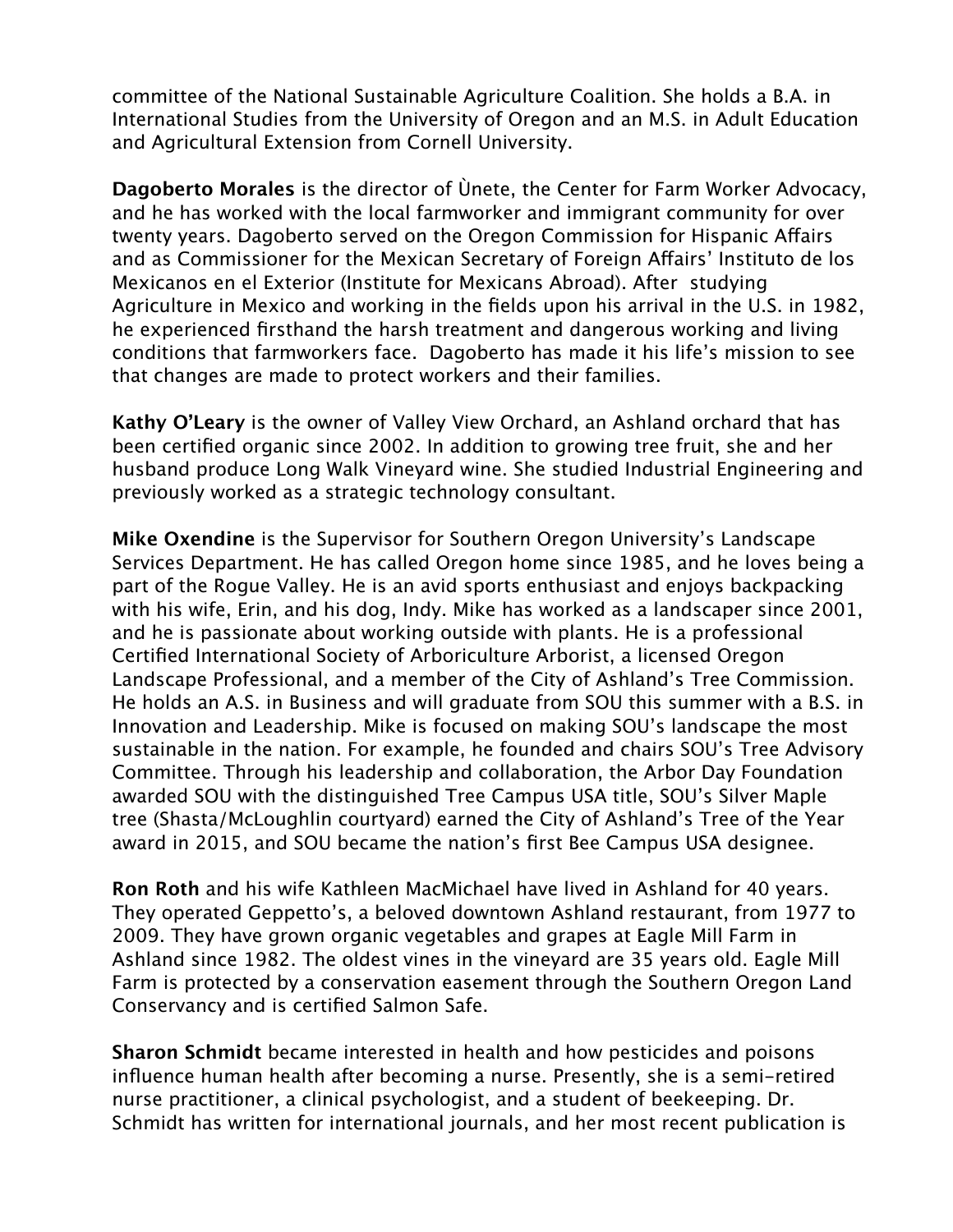on bees and cannabis. She is the Founder and Director of the nonprofit Cascade Girl Organization, which produces the Oregon Honey Festival. This year, the festival will be held in Ashland from August 20-21, in celebration of National Honey Bee Day.

**Ray Seidler** is a retired senior research scientist with the U.S. Environmental Protection Agency [EPA]. He was elected as a Fellow of the American Academy for Microbiology, listed as one of the 2,000 Outstanding World Scientists of the 20th Century by the International Biographical Centre of Cambridge England, and listed in Who's Who in the World; he twice received U.S. EPA Bronze Medals for his research service, and he is one of three founding editors of Molecular Ecology, a science journal dedicated to cutting edge research in this field. Ray has authored/ co-authored over 155 scientific peer-reviewed publications, and he wrote the first Biosafety research plans for the U.S. EPA, describing a research plan for evaluating genetically engineered microbes and crop plants.

**Sharon Selvaggio** is the Healthy Wildlife and Water Program Director at the Northwest Center for Alternatives to Pesticides [NCAP], where she provides technical assistance, outreach, and policy analysis, with a focus on pesticides and alternatives that benefit salmon and pollinators. Through her work with the U.S. Fish and Wildlife Service and the U.S. Forest Service, she has worked as a National Wildlife Refuge manager, conservation planner, and wildlife biologist. She has experience overseeing farming programs, monitoring water quality, and evaluating impacts to endangered species. She holds a B.A. in Biology and an M.S. in Energy and Resources, both from University of California at Berkeley.

**Phyllis Stiles** is the Founder and Director of Bee City USA® and Bee Campus USA, both of which are based in Asheville, North Carolina, and she is a national advocate for protecting pollinators. She was named the North American Pollinator Protection Campaign's United States Pollinator Advocate for 2015. You may reach her at [beecityusa@gmail.com](mailto:beecityusa@gmail.com).

**Joseph Vaile** is the Executive Director of KS Wild, a nonprofit organization dedicated to the conservation of the rivers, forests, and wild areas in southern Oregon and northern California. Joseph has served on several regional and national committees to advance the protection of wild nature.

**Samantha Pennington-Vrsek** is currently a student in SOU's Innovation and Leadership Program and holds a full-time staff position as the Sustainability and Landscape Maintenance Specialist for SOU's Landscape Services Department. She served in ASSOU, SOU's student government, as Director of Sustainability, and she was one of the first student employees at The Farm at SOU. She sits on the Sustainability Council and is actively involved across campus. As a landscaper, she is also a licensed pesticide applicator, and her understanding and concern about synthetic pesticides led her to collaborate with SOU's environmentally-conscious